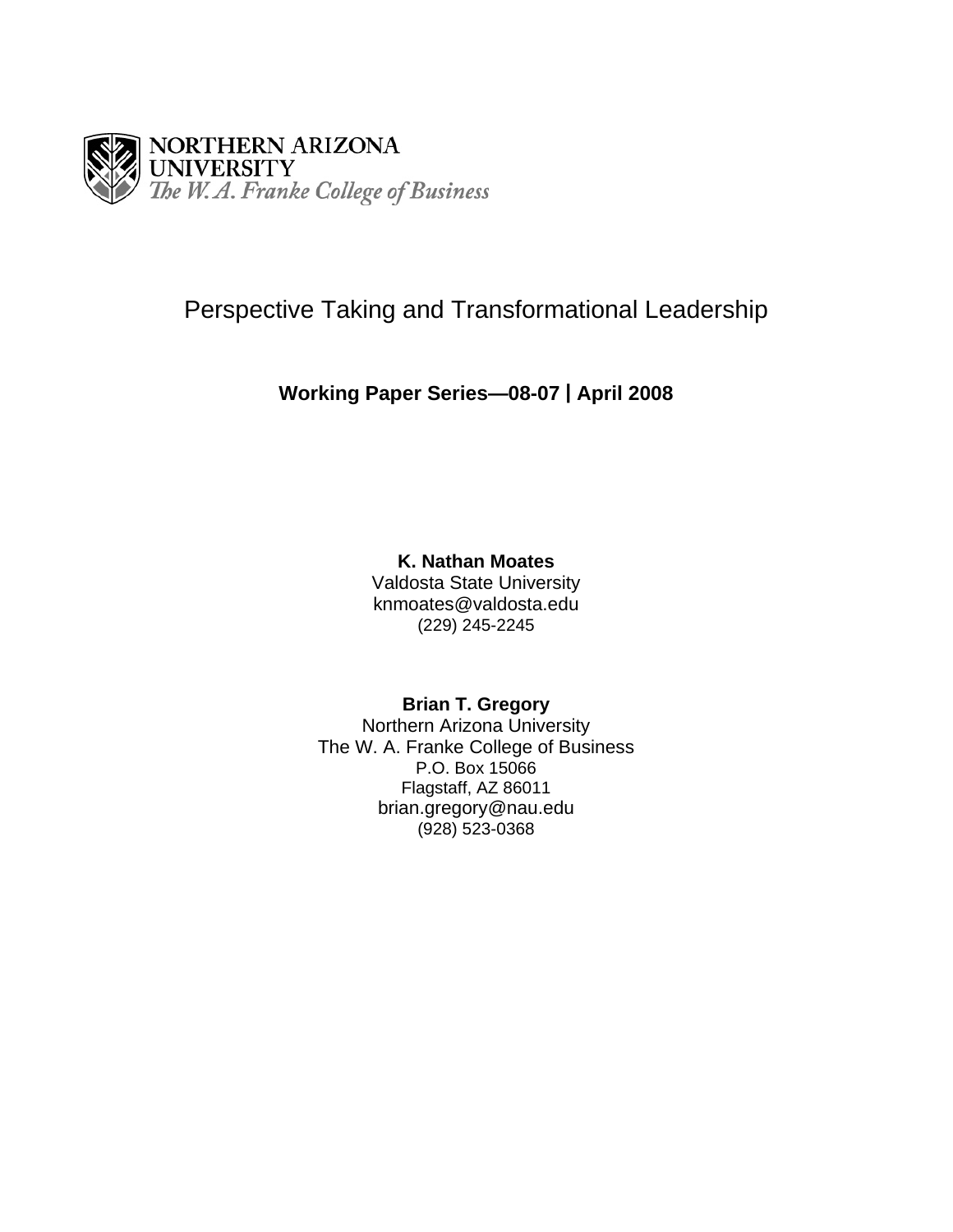### **Perspective Taking and Transformational Leadership**

Leadership literature has primarily concerned itself with the exploration of the outcomes and consequences of different leadership techniques. Recently, a small, but growing stream of leadership research (e.g., Rubin, Munz, & Bommer, 2005; Barbuto & Burbach, 2006) attempted to understand the antecedents of different types of leadership behavior by investigating the relationship between the attributes of managers and their management style. The current study seeks to expand the variables addressed in examinations of leadership style by adding the concept of relationship-specific perspective taking to the list. Specifically, the main aim of this study is to explore whether a relationship exists between a supervisor's "putting themselves in the shoes" of their follower, and that follower's assessment of their supervisor's leadership style. The basic proposal of this paper is that supervisors who see the world "through the eyes" of a given subordinate will be perceived, by that subordinate, as possessing a more highly developed leadership style.

#### **Transformational Leadership**

The vast majority of leadership research since 1990 has focused on the transformational leadership model (Judge & Piccolo, 2004). Transformational leadership was developed by Bass (1985) as an extension of Burns' (1978) distinction between transactional and transformational forms of leadership. Transactional leaders are said to focus on short-term contingent exchanges whereby extrinsic rewards are given to followers in exchange for desired behaviors. Transformational leadership describes the process whereby leaders intrinsically direct followers towards long term objectives. Transformational leaders have been described as those who alter the way that their followers think about themselves such that feelings of commitment and involvement are enhanced (Shamir, House, & Arthur, 1993).

The transformational leadership model provides a multi-dimensional view of leadership behaviors. There has been some debate in the literature about the discriminant validity of several of the transformational leadership dimensions, but a model with eight dimensions is often used (Judge & Piccolo, 2004). Multiple techniques have been used to substantiate the eight factor approach to transformational leadership including factor analysis, observation, interviews, and follower descriptions (Bass, Avolio, Jung, & Berson, 2003). The eight dimensions are broken into three categories: transformational leadership, transactional leadership, and non-leadership. The specific dimensions within each of these categories are described below.

Transformational leadership consists of idealized influence, inspirational motivation, intellectual stimulation, and individualized consideration. *Idealized influence* refers to the degree to which a leader's highly moral behavior elicits admiration from followers which results in the followers identifying with and committing themselves to the leader's cause. *Inspirational motivation* describes the strength of a leader's vision, the leader's ability to accurately communicate that vision, and the desirability of the vision for the followers. *Intellectual stimulation* depicts the leadership behaviors associated with providing followers with decision making information, and encouraging followers to question the values and norms of the organization. *Individualized consideration* refers to the leader's concern with the developmental needs of each follower and the leader's willingness to provide the support needed in order to help the follower advance their career (Bono & Judge, 2004; Judge & Piccolo, 2004).

The three transactional leadership dimensions, which allow the leader to influence follower behaviors through a logical set of exchange propositions, are contingent reward, active management by exception, and passive management by exception. *Contingent reward* describes a set of behaviors whereby the leader sets expectations for the followers, communicates those expectations, and provides rewards to those followers who meet expectations. *Active management by exception* involves actively monitoring follower's progress towards expected performance levels, identifying followers who are falling behind expectations, and initiating corrective actions upon those followers. *Passive management by exception* refers to leaders who wait for the poor performance of a follower to reach a critical level before initiating any intervention (Bono & Judge, 2004; Judge & Piccolo, 2004).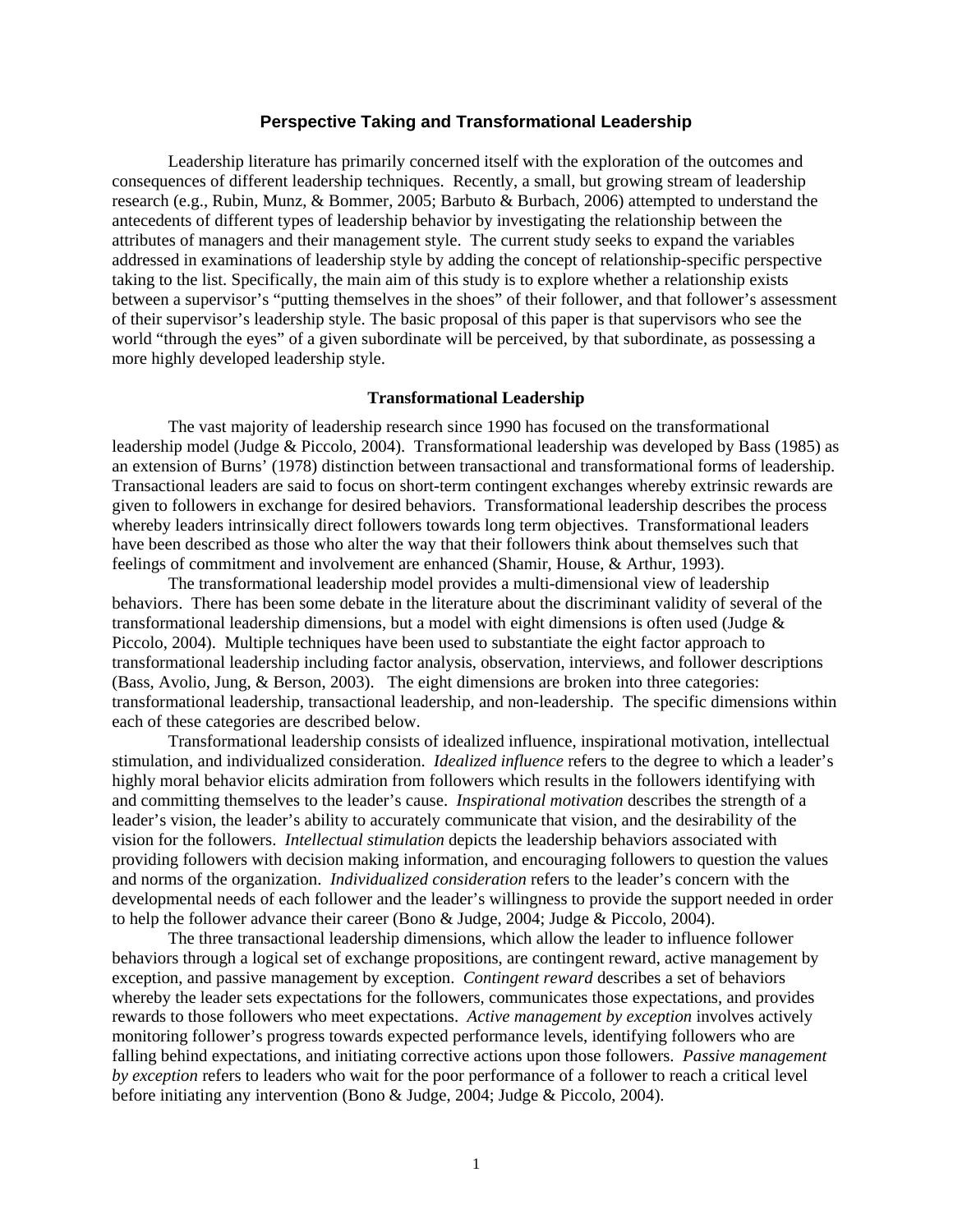The final dimension of the transformational leadership model, laissez-faire, is often described as nonleadership. *Laissez-faire* leadership refers to the absence of leadership responsibilities altogether, whereby the leader exhibits little or no leadership behaviors when leadership behaviors are needed (Bono & Judge, 2004; Judge & Piccolo, 2004).

Transformational leadership has been shown to be significantly related to several important organizational and individual outcomes. A fairly consistent relationship between transformational leadership and group-level performance in a variety of settings has been established in the literature (e.g., Bass, Avolio, Jung, & Berson, 2003; Schaubroeck, Lam, & Cha, 2007; Lowe, Kroeck, & Sivasubramaniam, 1996). Group-level outcomes such as team creativity have also been found to be related to transformational leadership (Soski, Avolio, and Kahai, 1997). Often, the impact of transformational leadership on performance is mediated by group-level constructs such as group potency (Soski, Avolio, and Kahai, 1997; Schaubroeck, Lam, & Cha, 2007).

While the empirical evidence supporting the relationship between transformational leadership and positive organizational outcomes seems quite strong, less is known about the potential individual antecedents of transformational leadership behavior. Bass (1998) called for an investigation of the factors that might predict an individual's propensity to exhibit transformational leadership behaviors. This study considers dyad-specific perspective taking as one potential antecedent of transformational leadership behavior.

## **Perspective Taking**

 Perspective taking can be thought of as the mental act of perceiving a situation from another individual's point of view. In other words, perspective taking is what happens when you "put yourself in another person's shoes." Perspective taking has its roots in developmental psychology as an underlying dimension of an individual's mental framework (e.g., Kohlberg, 1972; Kegan 1982). As a result, one's perspective taking has a general effect on one's social interaction, and thus a potential impact on workplace relationships.

 When discussing perspective taking in the context of organizational studies, an important distinction needs to be made regarding its dimensionality. Though the term *perspective taking* is used in both cases, there are actually two distinct, yet related, conceptualizations referenced in the literature. As noted above, perspective taking's origins are in developmental psychology. In this sense of the term, perspective taking is discussed as a hallmark of various points in the mind's growth. Work by Piaget (1969), Kohlberg (1972), and Kegan (1982) all share a similar conceptualization of perspective taking in that they regard it in a way similar to a general disposition based on a facet of cognitive development. By conceptualizing perspective taking in this way, an individual's tendency to take others' perspectives is applied across all of their interactions, in the same way that a personality construct would be applied across all contexts. In a recent study, Skinner and Spurgeon (2005) used just such a conceptualization of perspective taking in order to explore whether dispositional empathy (a concept closely related to perspective taking) was related to assessments of leadership style.

 In contrast, Parker and Axtell (2001) conceptualized perspective taking as a mental behavior that is determined by multiple relationship-specific antecedents. Thus, perspective taking in their study may be higher in one relationship someone has, than in another relationship the same individual has. Parker and Axtell conceptualized perspective taking in terms of two mental behaviors; empathy and positive attributions. In this context, *empathy* can be defined as feeling emotional response for another in a way similar to how one feels emotion about themselves. *Positive attributions* regards the tendency to evaluate other's behavior in a positive, understanding light.

In summary, two distinct, yet related conceptualizations of perspective taking exist in the literature. One sees perspective taking as a disposition applied across all an individual's relationships, while the other sees perspective taking as a relationship-specific construct which may vary according to relationship. The current study uses the second conceptualization, which we refer to as dyad-specific perspective taking.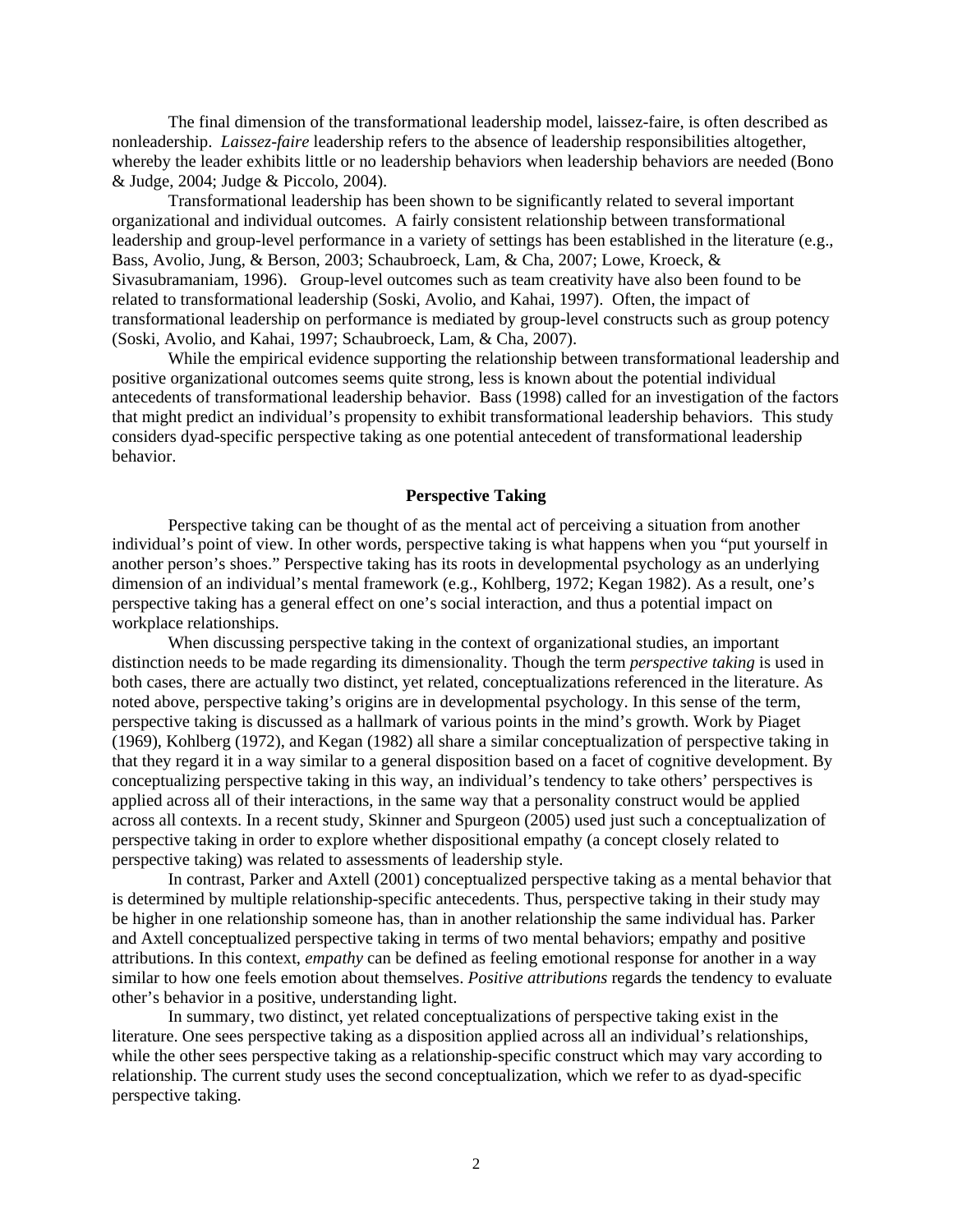#### **Hypothesis Development**

 Kuhnert and Lewis (1987) proposed the idea that transformational leadership behavior is in part determined by an individual's level of cognitive development, of which perspective taking is a significant component. The basis of the argument for the relationship between transformational leadership and perspective taking is that transformational leadership requires the leader to influence the follower's perceptions of reality (Smirich & Morgan, 1982). The ability to have such an influence seems to be at least in part based on the leader's ability to understand the individual's current paradigm. It would seemingly be incredibly difficult to have a transformational effect on the way an individual views the world without first being aware of the way that individual does in fact view the world. Multiple theorists have suggested that transformational leaders exhibit an awareness of followers' perspectives and show empathy for those perspectives (Ashkanasy & Tse, 2000; Barbuto & Burbach, 2006).

A limited amount of empirical evidence supports the proposition that transformational leaders are highly aware of the manner in which their followers think about the world around them. In a study of managerial derailment, Lombardo, Ruderman, and McCauley (1987) found that the managers who did not take the perspective of their subordinates were more likely to perform poorly. Additionally, the ability of a leader to recognize the emotional state of followers has been shown to have a significant positive relationship with transformational leadership behavior (Rubin, Munz, & Bommer, 2005; Barbuto & Burbach, 2006).

Based on these theoretical propositions and empirical results, we offer the following hypothesis: Hypothesis: Leader dyad-specific perspective taking is positively associated with subordinate's

perceptions of transformational leadership behavior.

## **Method**

#### *Sample and Procedure*

 Our sample is composed of 91 supervisor/subordinate dyads from a healthcare organization in the southeastern U. S. Participants were contacted through internal mail and asked to participate in a survey assessing various aspects of supervisor/subordinate interactions. The supervisor packets included an information letter requesting their participation, a subordinate identification sheet (listing the subordinates they would answer questions regarding), self-report items, and items regarding several of their subordinates. Subordinate packets included an information letter, a supervisor identification sheet, selfreport items, and items regarding their supervisor. The final sample of 91 paired dyads represents 62.33% of the 146 dyads from whom responses were requested.

### *Measures*

 Supervisor-specific perspective taking was assessed using a 6-item measure developed by Parker and Axtell (2001). This measure assesses perspective taking in terms of cognitive outcomes such as empathy and positive attribution. Instead of being used to assess coworkers as it was originally used by its creators, here, the word coworker was replaced with the word subordinate, since the present study deals with vertical, rather than horizontal dyads. The Chronbach's alpha for the scale was .75. Responses were made using a 7-point response scale ranging from 1 (Strongly Disagree) to 7 (Strongly Agree). Example items include, "I feel concerned for this employee if s/he is under pressure." and "This employee usually does the best s/he can, given the circumstances".

 The eight leadership dimensions that comprise transformational, transactional, and laissez-faire leadership were measured by the Multifactor Leadership Questionnaire. All 32 items asked followers to rate the degree to which they agree that their supervisor engages in a series of actions. Responses were made on a 7-point Likert scale ranging from 1 (Strongly Dissagree) to 7 (Strongly Agree). The transformational dimension was measured by idealized influence (e.g., "Acts in a way that builds my respects") with a coefficient alpha of .90, inspirational motivation (e.g., "Talks about their most important values and beliefs") with a coefficient alpha of .86, individualized consideration (e.g., "Talks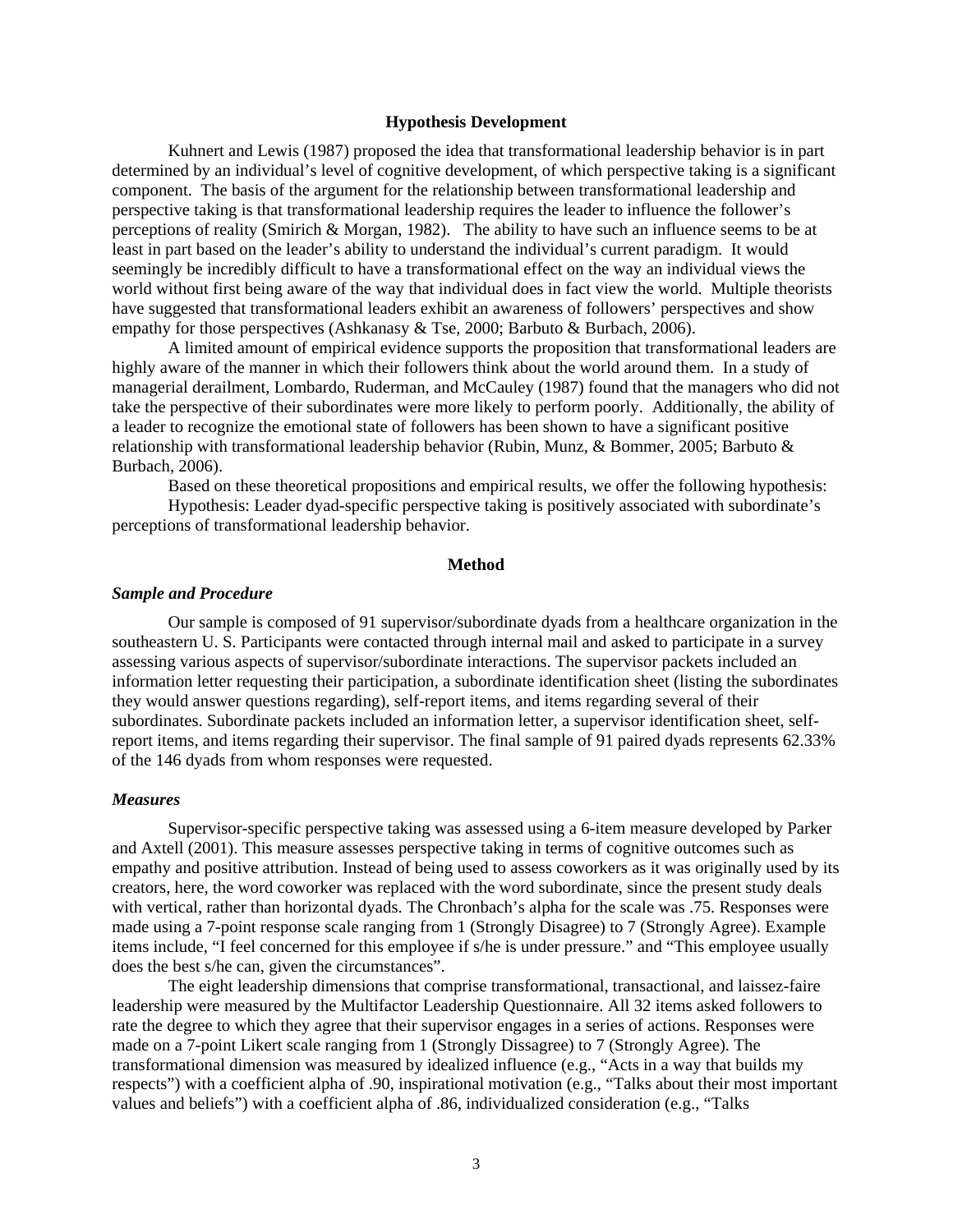optimistically about the future") with a coefficient alpha of .84, and intellectual stimulation (e.g., "Seeks differing perspectives when solving problems") with a coefficient alpha of .91.

 Transactional leadership was measured by contingent reward (e.g., "Provides me with assistance in exchange for my efforts"), active management by exception (e.g., "Keeps track of all mistakes"), and passive management by exception (e.g., "Fails to interfere until problems become serious"). The laissezfaire leadership dimension was measured by items such as "Avoids getting involved when important issues arise."

 A recent meta-analysis (Judge & Piccolo, 2004) found evidence of the validity of transformational and transactional leadership with somewhat weaker support for laissez-faire leadership. Results showed that the transformational leadership seems to retain relatively high levels of validity across multiple types of circumstances.

## *Analyses*

 The hypothesized relationships were tested using a series of linear regressions. Each of the nine subscales of the Multifactor Leadership Questionnaire served as a dependent variable with perspective taking as the predictor in each case. (Regressions were carried out on all study variables due to the exploratory nature of the current study, though our hypothesis deals with only the Transformational dimensions of the MLQ.)

#### **Results**

 Correlations and descriptive statistics are presented in Table 1. Regression results (shown in Table 2) suggest that the hypothesis was partially supported. Leader's dyad-specific perspective taking predicted subordinate's perceptions of leader's intellectual stimulation (*p* = .041) and individualized consideration ( $p = .008$ ). Additionally, perspective taking nearly significantly predicted idealized influence ( $p = .052$ ), while it clearly failed to significantly predict inspirational motivation ( $p = .164$ ).

|                | <b>Variable</b>                       | <b>Mean</b> | s.d. | 1       | $\mathbf{2}$ | 3        | 4         | 5         | 6         | 7         | 8      | 9       |
|----------------|---------------------------------------|-------------|------|---------|--------------|----------|-----------|-----------|-----------|-----------|--------|---------|
| 1              | Perspective<br>taking                 | 5.93        | .73  | .75     |              |          |           |           |           |           |        |         |
| $\overline{c}$ | Idealized<br>Influence                | 5.8         | 1.09 | .21     | .90          |          |           |           |           |           |        |         |
| 3              | Inspirational<br>Motivation           | 5.71        | 1.04 | .15     | $.82**$      | .86      |           |           |           |           |        |         |
| 4              | Charisma                              | 5.68        | 1.07 | .19     | $.8**$       | $.87***$ |           |           |           |           |        |         |
| 5              | Intellectual<br>Stimulation           | 5.6         | 1.12 | $.22*$  | $.82**$      | .75**    | $.82**$   | .91       |           |           |        |         |
| 6              | Individual<br>Consideration           | 5.48        | 1.12 | $.28**$ | $.82**$      | $.78**$  | $.78**$   | $.72***$  | .84       |           |        |         |
| $\overline{7}$ | Contingent<br><b>Rewards</b>          | 5.48        | 1.08 | .15     | $.78**$      | $.81***$ | $.77***$  | .84**     | $.79**$   |           |        |         |
| 8              | Active<br>Management<br>by Exception  | 4.19        | 1.66 | $-.00$  | $-.05$       | $-.03$   | $-.01$    | .09       | $-.04$    | .05       |        |         |
| 9              | Passive<br>Management<br>by Exception | 2.53        | 1.22 | $-.18$  | $-.58**$     | $-.53**$ | $-.55**$  | $-0.6**$  | $-0.61**$ | $-.57**$  | .14    |         |
| 10             | Laissez Faire                         | 1.97        | 1.12 | $-0.02$ | $-0.63**$    | $-.5***$ | $-0.51**$ | $-0.59**$ | $-0.61**$ | $-0.58**$ | $-.01$ | $.73**$ |

Table 1. Means, standard deviations, coefficient alphas and intercorrelations for all study variables

Notes:  $N = 91$ .  $* = p < .05$ ,  $** = p < .01$ .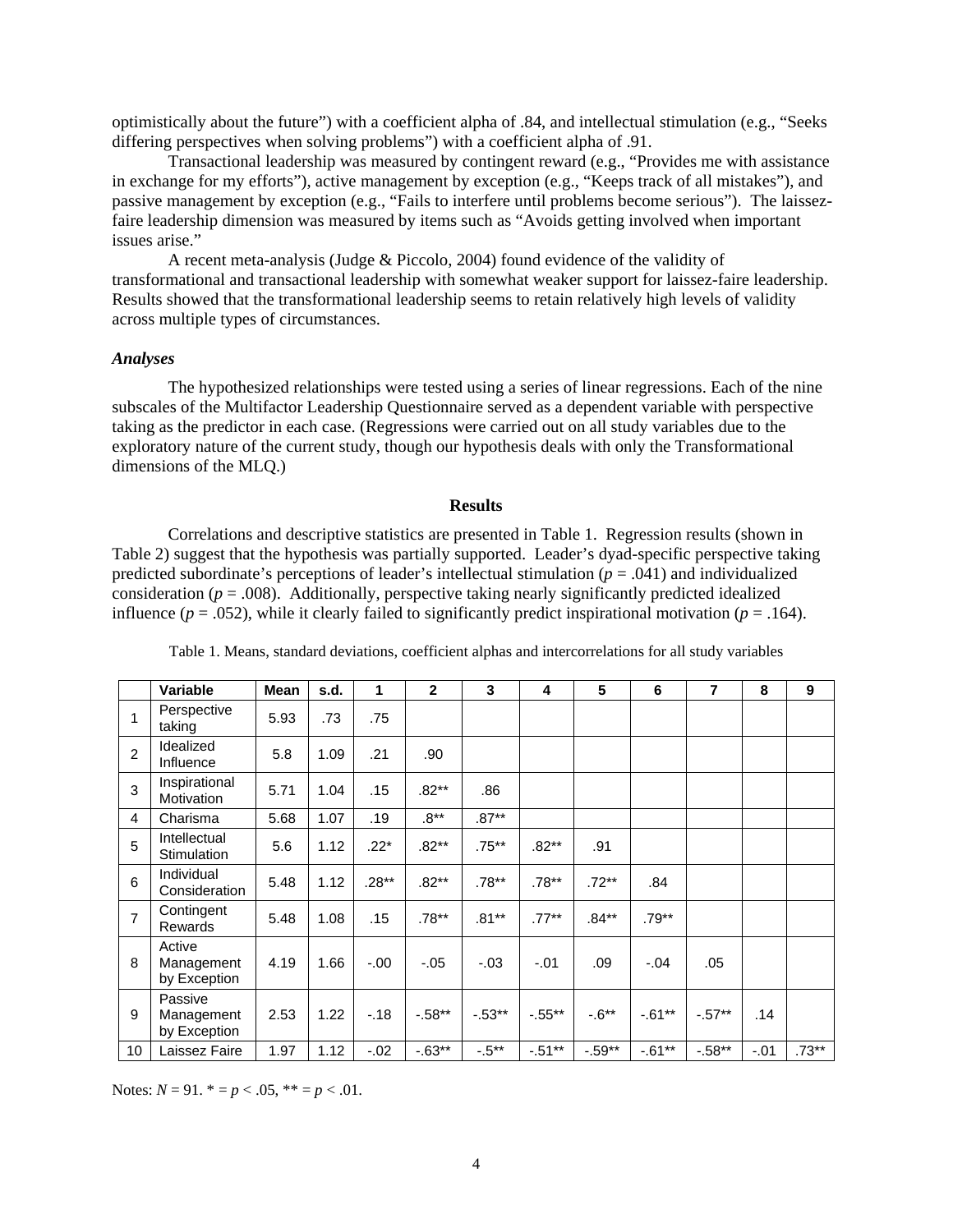|                         | <b>Idealized</b><br><b>Influence</b> | Inspirational<br><b>Motivation</b> | <b>Intellectual</b><br><b>Stimulation</b> | <b>Individualized</b><br><b>Consideration</b> |
|-------------------------|--------------------------------------|------------------------------------|-------------------------------------------|-----------------------------------------------|
| <b>Beta</b>             | .308                                 | .210                               | .332                                      | .422                                          |
| R <sup>2</sup>          | .043                                 | .022                               | .047                                      | .076                                          |
| Adjusted R <sup>2</sup> | .032                                 | .011                               | .036                                      | .066                                          |
| p-value                 | .052                                 | .164                               | $.041*$                                   | $.008**$                                      |

Table 2. Regressions results of perspective taking on transformational leadership

Notes:  $N = 91$ .  $* = p < .05$ ,  $* = p < .01$ .

#### **Discussion**

This study found partial support for the notion that when leaders take the perspective of their followers, those followers tend to view the leader as exhibiting more transformational leadership behaviors. The results suggest that both intellectual stimulation and individualized consideration are associated with perspective taking.

 Looking at each of the significant transformational leadership dimensions (intellectual stimulation and individualized consideration) a little more closely may help explain why these two dimensions, in particular, were positively related to perspective taking. For instance, perspective taking concerns the degree to which an individual sees a given situation from another's perspective, in addition to their own. Given this, perhaps we can understand higher levels of perspective taking as facilitating both intellectual stimulation and individualized influence.

 For instance, if perspective taking represents a movement towards a more "complicated understanding" (Bartunek, Gordon, & Weathersby, 1983) of various situations, perhaps transformational leadership behaviors included as part of the intellectual stimulation subscale can be understood to flow out of that more complicated understanding. More specifically, Bartunek, Gordon, and Weathersby (1983) point out one elements of cognitive complexity that may provide insight here – complementarity. Basically, complementarity means that multiple theories or perspectives must be applied to understand some complex phenomena. Multifaceted organizational situations might be a good example of an instance in which no one solution or viewpoint may provide comprehensive insight. Such a situation would call for a leader to gather a diverse set of solutions and viewpoints from subordinates in an attempt to address such a problem. Thus, we finally arrive at the doorstep of intellectual stimulation, with a leader whose internal cognitive complexity is externalized on his or her followers in the form of requests for creativity and novelty in approaching a given situation.

 Interestingly, Bartunek, Gordon, and Weathersby (1983) provide us further insight into our results in terms of another element of cognitive complexity – differentiation. Differentiation is the ability to perceive an individual stimulus' unique characteristics while that stimulus is part of a wider stimulus set. In other words, it represents the capacity to notice individual differences within the context of a group. Within the context of this study, each leader's ability to make such distinctions among group members (here, followers) can be summed up by our other significant transformational leadership subscale, individualized consideration. Thus, we can see perspective taking contributing to a leader's tendency to take into account the individual needs and concerns of a given follower through the mechanism of cognitive complexity in general and differentiation specifically.

 Therefore, while intellectual stimulation and individualized consideration may not at first seem distinct from the other dimensions of transformational leadership as assessed by the MLQ, when we consider these leadership behaviors in terms of whether they necessitate "seeing the world through someone else's eyes", these two dimensions do seem distinct. This helps explain why they are the only two dimensions of transformational leadership which were significantly related to perspective taking. In summary, viewing our results through the lens of cognitive complexity suggests that perspective taking may lead to some transactional leadership behaviors through the mediating factor of a more complicated understanding of organizational stimuli.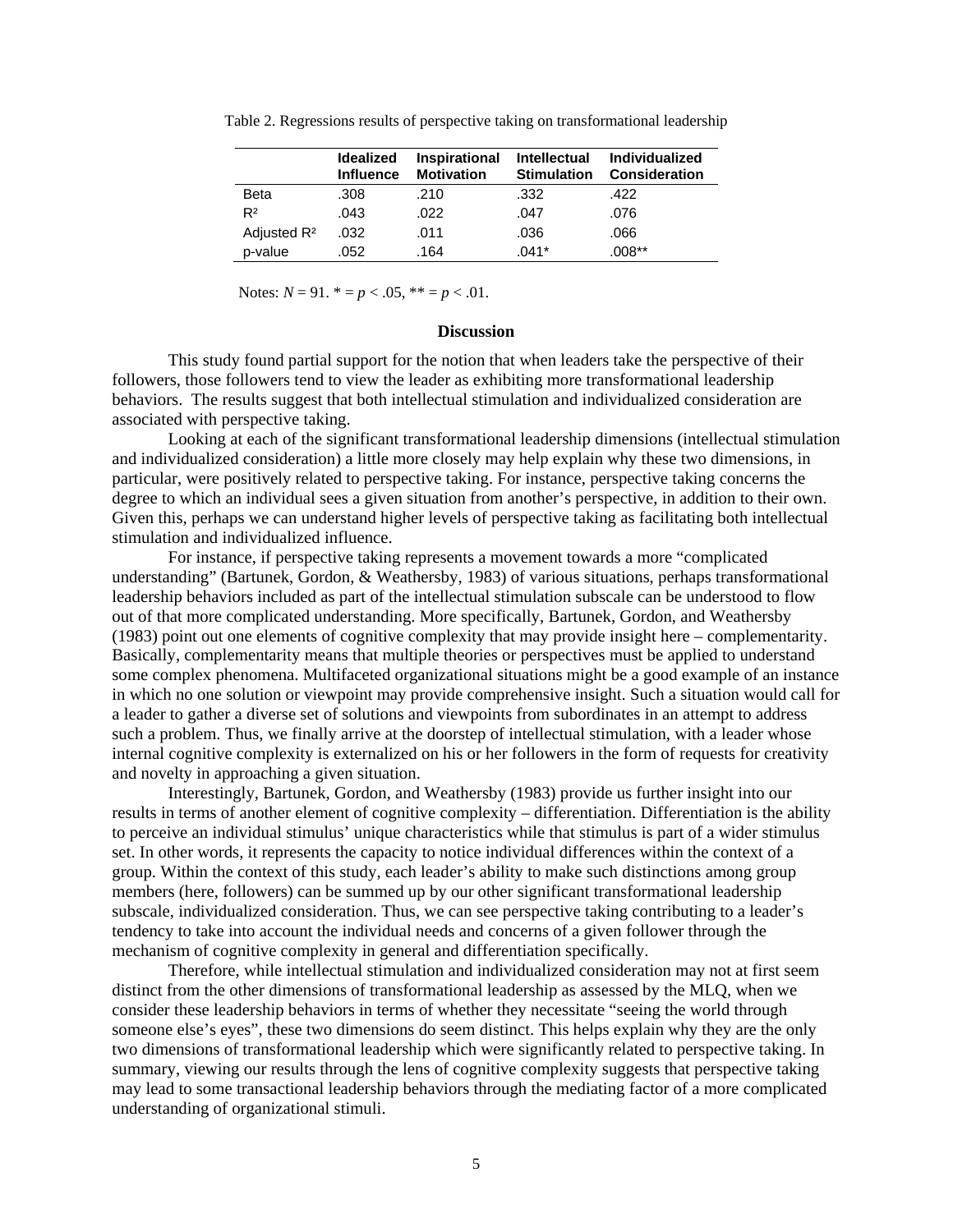Though these explanations may somewhat blur the dimensional distinction between perspective taking as a trait and perspective taking as a relationship-specific mental activity, it provides a very interesting insight into the role that perspective taking may play in our approach to decision making and problem solving.

These findings may help to further illustrate the importance of relationship-specific perspective taking as a contributor to the quality of important workplace interactions. While Parker and Axtell (2001) found support for regarding perspective taking as a contributory factor for the quality of peer-level dyads (horizontally linked coworkers), this current finding might suggest that perspective taking is also part of leadership behavior among vertically linked coworkers.

 Though the hypothesis of the current study was exploratory and only partially supported, it is the first attempt to examine potential relationships among the various dimensions of the Multifactor Leadership Questionnaire and supervisor dyad-specific perspective taking. Individualized consideration and intellectual stimulation were significantly positively related to supervisor perspective taking. Future directions to consider include mapping a clearer distinction between perspective taking as a trait and perspective taking as a mental outcome, and replicating the current study's findings using a larger sample in diverse organizational contexts.